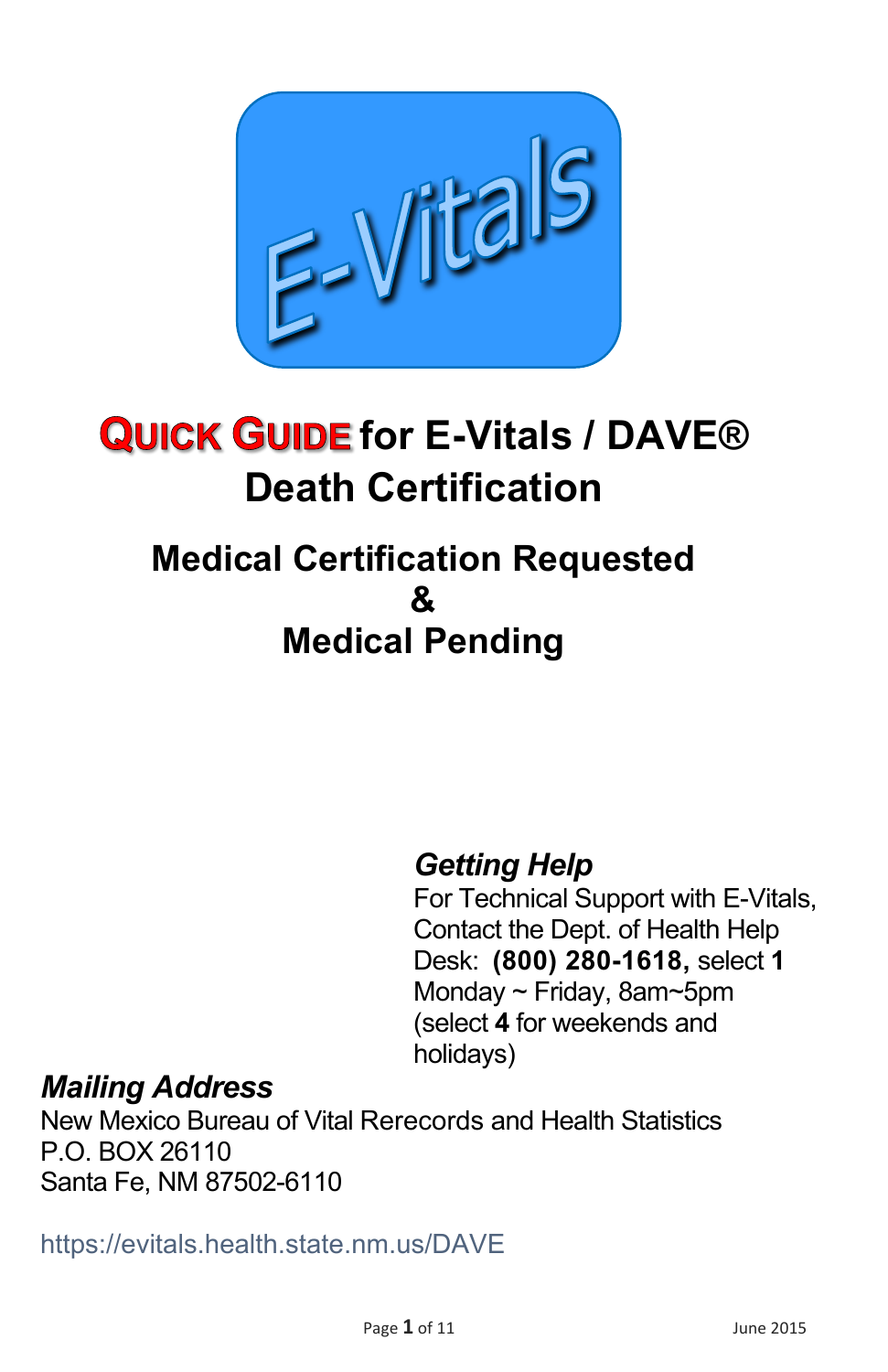### **Logging on to E-Vitals/DAVE**

Using a Web Browser, go to: <https://evitals.health.state.nm.us/DAVE/logon.aspx>

Log in using your **User Name** and **Password**.

*Can't Log in?* In the event that you either forget your password or, you typed your password in incorrectly more than 3 times, the system will lock you out, Use the **Self-reset Password** *Feature* in *DAVE* to reset your own password.

#### **Medical Certification Requested & Medical Pending:**

To check the cases in the **Medical Certification Requested** queues and **Medical Pending** queues:

> Go to your **Queue**s and select **Registration Work Queue Summery** ~©<sub>R</sub> ~

Go to your **Current Activities** queue.

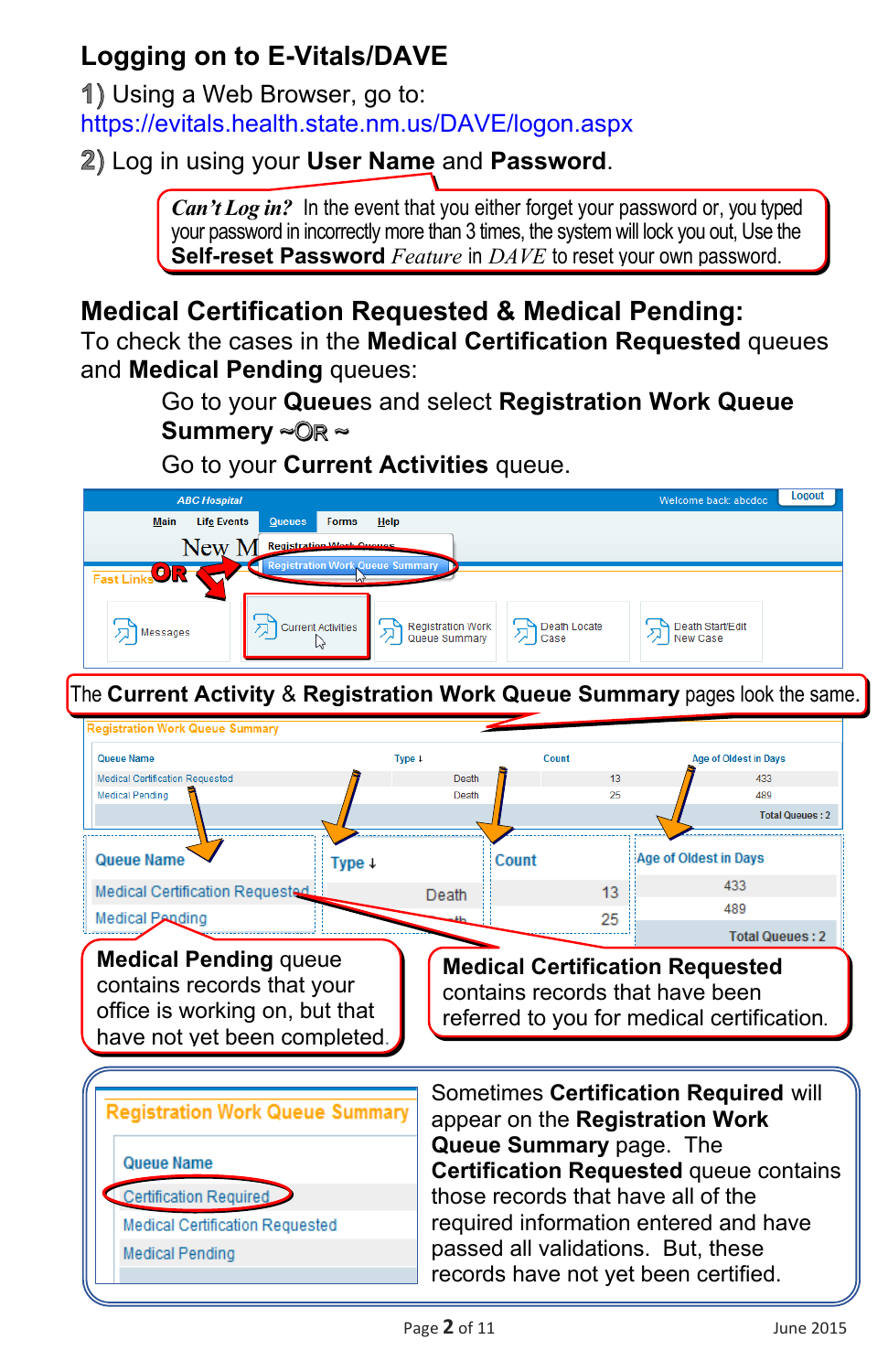# **Medical Certification Requested Queue:** The records in this

queue are records that has been referred to you for medical certification.

| Current Activities<br>Queue<br><b>Medical Certification Requested</b><br>al Pending                                                                            | 1) To work on records that have been referred to<br>you, click on Medical Certification Requested.<br>2) Select the record to be worked on.                                                                      |
|----------------------------------------------------------------------------------------------------------------------------------------------------------------|------------------------------------------------------------------------------------------------------------------------------------------------------------------------------------------------------------------|
| <b>Search by Registration Work Queue</b><br>Medical Certification Requested - Death v<br>Queue:<br><b>Display</b><br>15 rows per page.                         | Search Type<br>$\overline{\phantom{a}}$<br>Value:<br>$\overline{\phantom{a}}$<br>Filter:<br><b>Show All Rows</b><br>Return<br>Clear<br><b>Search</b>                                                             |
| All<br>Case Id File Number Registrant<br>$\Box$<br>2560318<br>Test, Kelly Kelly                                                                                | Date of Event 1<br><b>Data Provider</b><br>Nov-06-2014<br><b>ABC Funeral Home</b><br>Nov-06-2014<br><b>ABC Funeral Home</b><br>Notice the blue number just before the decedent's name; this is the Case ID. This |
| in case of interruption.<br>Decedent                                                                                                                           | number is used throughout E-Vitals to locate records. Write it down for reference<br>Will your institution be responsible for completing and filing the death registration for the decedent? $\ $ No $\ $ $\ $   |
| <b>Decedent's Legal Name</b><br>Prefix<br>First<br>Middle<br>Kelly<br>Kelly<br><b>Decedent's Maiden Name</b>                                                   | Other Middle<br>Last<br>Suffix<br>Test                                                                                                                                                                           |
| If female, give last name prior to first marriage (Maiden)<br>Gender<br>Social Security Number<br>555-55-5555<br>Female<br>Under 1 Year                        | Make sure the record you selected<br>is the record you intend to certify.<br>None Unknown<br>Under 1 Day                                                                                                         |
| Date of Birth<br>Years<br><b>Months Days</b><br>Jan-27-1937<br>Age   77<br><b>Decedent's Birth Place</b><br>City or Town<br>State<br>San Antonio<br>New Mexico | <b>Hours Minutes</b><br><b>SSN Verification Status</b><br>Verify SSN UNVERIFIED (0)<br>Country<br><b>United States</b>                                                                                           |
| $\overline{\phantom{a}}$<br>Ever in US Armed Forces?   Yes                                                                                                     | <b>Validate Page</b><br>Cle<br>Return<br><b>Next</b>                                                                                                                                                             |
| 3) Click on Next.<br><b>Pronouncement</b>                                                                                                                      | 5) Double check the<br>4) Select Manner of Death.<br>Dates & Times. If<br>no dates & times are                                                                                                                   |
| Date of Death > Nov-06-2014<br>20<br>$PM -$<br>Time of Death   01<br>Time of Death M<br>Date Pronounced Dead Nov-06-2014                                       | Date of Death Modifier<br>entered, you'll need<br>ctual Date of Death<br>$\blacksquare$<br>to enter them.<br>difier<br>$\blacktriangledown$<br>Actual Time of Death<br>Time Pronounced Dead 01<br>20<br>$PM -$   |
| <b>Manner of Death</b><br>Natural                                                                                                                              | Next)<br><b>Validate Page</b><br>Save<br>Return<br>6) Click Validate Page, this will put record in the Medical Pending Queue.                                                                                    |

**7)** Click on **Next** to get to the next page for data entry.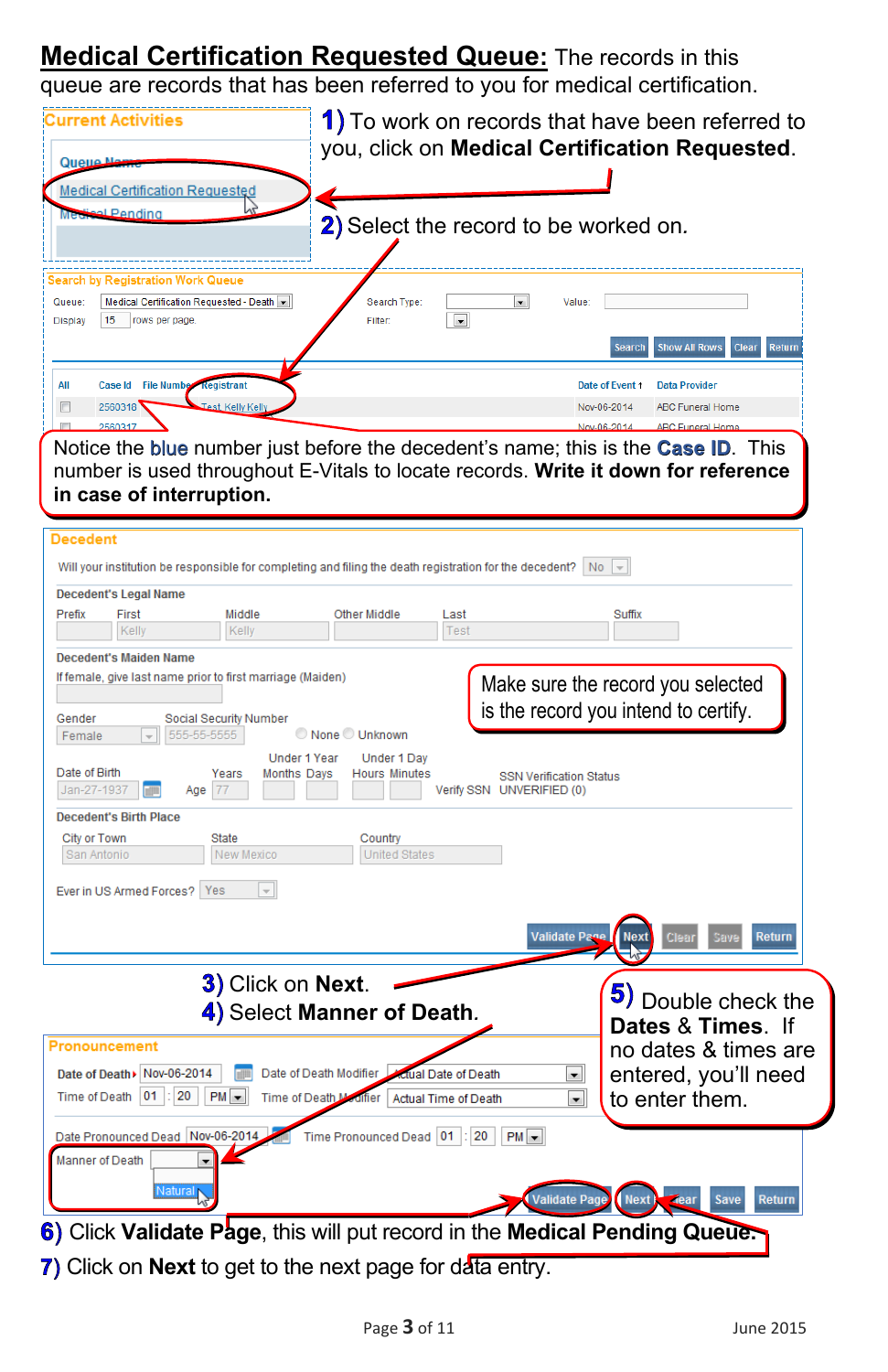|                        | Type of place of death   Decedent's Residence |                                                                 | Other Specify<br>▾∥                                                                                                                         |                                 |                                                            |
|------------------------|-----------------------------------------------|-----------------------------------------------------------------|---------------------------------------------------------------------------------------------------------------------------------------------|---------------------------------|------------------------------------------------------------|
| <b>Facility Name</b>   |                                               |                                                                 | Double check the <b>Place of Death</b> . If the                                                                                             |                                 |                                                            |
| <b>Address</b>         |                                               |                                                                 | complete place of death information hasn't                                                                                                  |                                 |                                                            |
| <b>Street Number</b>   | Pre                                           | Directional Street Name or PO Box, Ru                           | been entered, please enter it.                                                                                                              |                                 |                                                            |
| 3125                   | N<br>$\overline{\phantom{a}}$                 | Leopard                                                         | Loop                                                                                                                                        |                                 | $\left. \right. \cdot \right.$                             |
|                        | City or Town<br>Albuquerque                   | County<br>Bernalillo                                            | <b>State</b><br><b>New Mexico</b>                                                                                                           | Country<br><b>United States</b> | Zip Code<br>87102                                          |
|                        |                                               |                                                                 |                                                                                                                                             |                                 |                                                            |
|                        | <b>Medical Record Number</b>                  |                                                                 |                                                                                                                                             |                                 |                                                            |
|                        |                                               |                                                                 |                                                                                                                                             | <b>Validate Page</b>            | <b>Next</b><br>Clear<br>Save                               |
|                        |                                               |                                                                 |                                                                                                                                             |                                 |                                                            |
|                        |                                               |                                                                 |                                                                                                                                             | 8) Click on Next.               |                                                            |
|                        |                                               |                                                                 |                                                                                                                                             |                                 |                                                            |
|                        |                                               |                                                                 | 9) Enter the Cause of Death & Approximate Interval Onset                                                                                    |                                 |                                                            |
|                        | information.                                  |                                                                 |                                                                                                                                             |                                 |                                                            |
|                        |                                               |                                                                 |                                                                                                                                             |                                 |                                                            |
|                        | <b>Cause of Death</b>                         |                                                                 |                                                                                                                                             |                                 |                                                            |
|                        |                                               | NCHS Recommendations for Entry of Cause of Death                |                                                                                                                                             |                                 |                                                            |
|                        |                                               |                                                                 |                                                                                                                                             |                                 |                                                            |
|                        |                                               |                                                                 | Enter the chain of events- discusses or complications- that directly caused the death. DO NON enter terminal events such as cardiac arrest, |                                 |                                                            |
|                        |                                               | cause on a line. Add additional lines if necessary.             | respiratory arrest or ventricular fibrillation without showing the etiology. DO NOT ABBREVIATE. DO NOT ENTER OLD AGE. Enter only one        |                                 |                                                            |
|                        |                                               |                                                                 | Sequentially list conditions, if any, leading to the cause listed on line a. Enter the UNDERLYING CAUSE                                     |                                 |                                                            |
|                        | events resulting in death) LA                 |                                                                 |                                                                                                                                             |                                 |                                                            |
|                        | <b>Cause of Death</b>                         |                                                                 |                                                                                                                                             |                                 | <b>Onset to Death</b>                                      |
| <b>PARTI</b><br>Line a | <b>Myocardial Infarction</b>                  |                                                                 |                                                                                                                                             | Á                               | 20 <sub>min</sub>                                          |
|                        |                                               | Immediate Cause (Final disease or condition resulting in death) |                                                                                                                                             |                                 |                                                            |
|                        |                                               |                                                                 |                                                                                                                                             | ۸                               |                                                            |
| Line b                 | Coronary Artery Disease                       |                                                                 |                                                                                                                                             |                                 | 5 yrs                                                      |
|                        | Due to or as a consequence of                 |                                                                 |                                                                                                                                             |                                 |                                                            |
|                        | Hypertension                                  |                                                                 |                                                                                                                                             | A                               |                                                            |
| Line c                 |                                               |                                                                 |                                                                                                                                             |                                 | $15$ yrs                                                   |
|                        | Due to or as a consequence of                 |                                                                 |                                                                                                                                             |                                 |                                                            |
|                        |                                               |                                                                 |                                                                                                                                             |                                 |                                                            |
| Line d                 |                                               |                                                                 |                                                                                                                                             |                                 |                                                            |
|                        | Due to or as a consequence of                 |                                                                 |                                                                                                                                             |                                 |                                                            |
| <b>PART II</b>         |                                               |                                                                 |                                                                                                                                             |                                 |                                                            |
|                        |                                               |                                                                 |                                                                                                                                             |                                 | sease or injury that initiated the<br>Approximate Interval |
|                        | To check your spelling, click on              |                                                                 | <b>Check Spelling</b>                                                                                                                       | <b>Validate Page</b>            | <b>Next</b><br>Clear<br><b>Save</b>                        |

Click on **Validate Page** to make sure the **Cause of Death** and/or **Interval Onset** will pass all validations. If the **Cause of Death** and/or **Interval Onset** don't pass, a different cause and/or interval may need to be entered.

11) Once the **Cause of Death** has passed the validation, click on **Next**.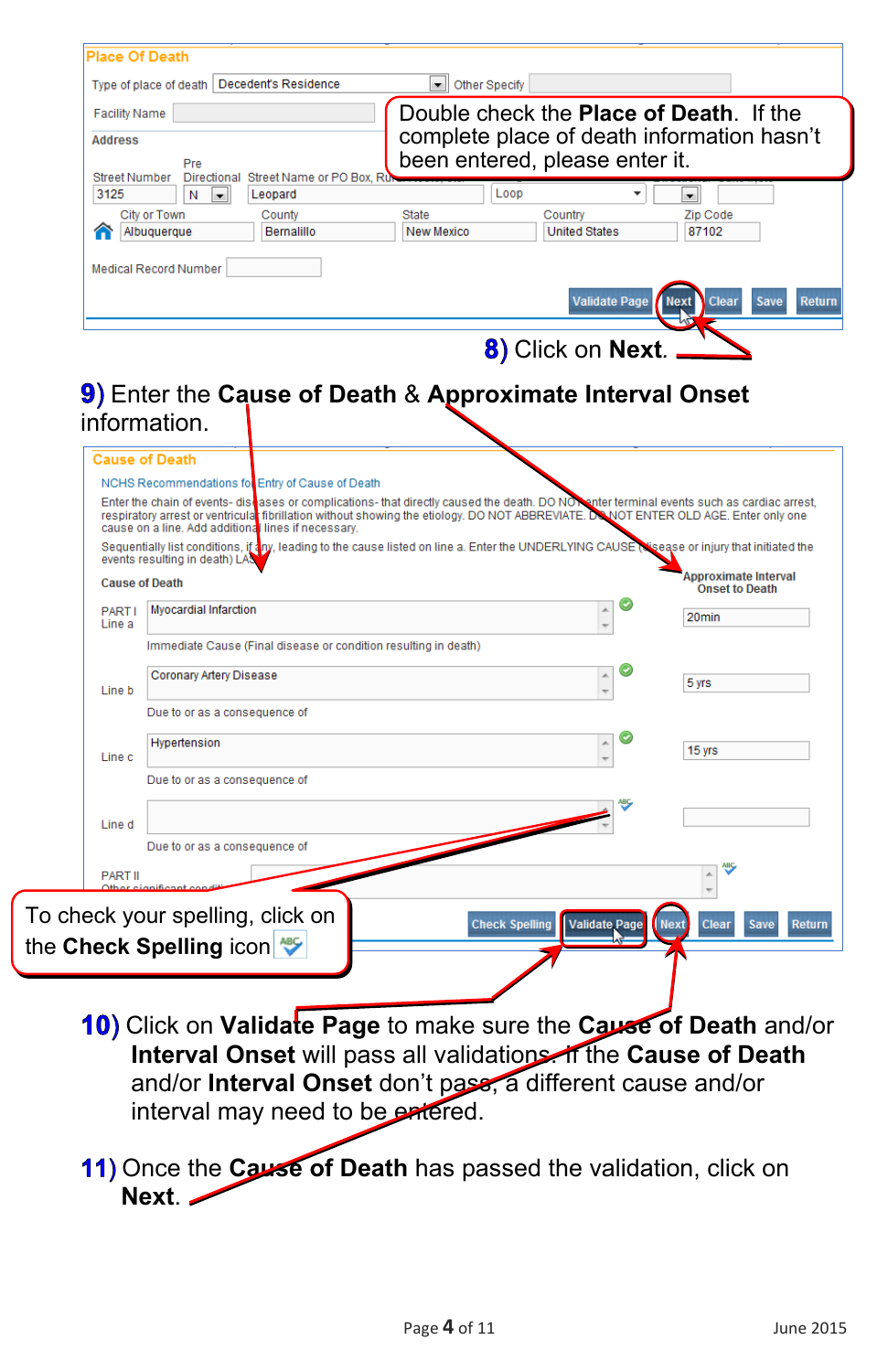#### 12) Enter the Other Factors related to the cause of death.

| <b>Other Factors</b>                                                                     |                                                                       |
|------------------------------------------------------------------------------------------|-----------------------------------------------------------------------|
| Autopsy Performed                                                                        | <b>No</b><br>$\overline{\phantom{a}}$                                 |
| Autopsy findings considered in determining cause of death                                | $\overline{\psi}$                                                     |
| Location where autopsy was performed                                                     |                                                                       |
| City or Town<br><b>State</b><br>⋒                                                        | Country<br><b>United States</b>                                       |
| Was recent surgical procedure performed?                                                 | $Yes \rightarrow$                                                     |
| If yes, specify type of procedure                                                        |                                                                       |
| Date of procedure                                                                        | 面画                                                                    |
| If decedent was female.<br>was decedent pregnant within the last year?                   | Not pregnant within 1 year of death<br>$\blacksquare$                 |
| If pregnant at time or near the time of death.<br>estimated length of pregnancy in weeks |                                                                       |
| Did tobacco use contribute to death                                                      | Probably<br>$\overline{\phantom{a}}$                                  |
| Did Alcohol contribute to death                                                          | <b>No</b><br>۰                                                        |
| OMI Case Number<br>Was OMI contacted?<br><b>No</b><br>$\overline{\phantom{a}}$           |                                                                       |
|                                                                                          | <b>Validate Page Next Clear</b><br>Save<br><b>Return</b>              |
| validation.                                                                              | 13) Click on Validate Page to make sure the Other Factors data passes |

If the **Other Factors** data doesn't pass, different factors may need to be  $\mathbf{I}$ entered.

#### Once the **Other Factors** data has passed validation*,* click on **Next**.

| <b>Certifier</b><br><b>License Number</b>                                          | Certifier Type Certifying Physician<br>Lookup<br>Abc Doc<br>$\blacksquare$                   | $\left  \cdot \right $<br>$\sim$ |                                             |                                                                                                    |
|------------------------------------------------------------------------------------|----------------------------------------------------------------------------------------------|----------------------------------|---------------------------------------------|----------------------------------------------------------------------------------------------------|
| <b>Certifier Name</b><br>First<br>Abc<br>Title<br>Doctor of Medicine               | Middle<br><b>Other Specify</b><br>$\vert \vert$                                              | Last<br>Doc                      |                                             | Suffix                                                                                             |
| <b>Certifier Address</b><br>Edit Certifier Address<br><b>Street Number</b><br>1105 | Pre<br>Directional Street Name, Rural Route, etc.<br>St. Francis<br>$\overline{\phantom{a}}$ |                                  | <b>Street</b><br>Designator<br><b>Drive</b> | Post<br>Apt#,<br>Directional Suite #, etc.<br>$\overline{\phantom{a}}$<br>$\overline{\phantom{a}}$ |
| City or Town<br>Santa Fe<br>Date Signed                                            | <b>State</b><br>New Mexico<br><b>TITTE</b>                                                   |                                  | Country<br><b>United States</b>             | Zip Code<br>87505                                                                                  |
|                                                                                    |                                                                                              |                                  |                                             | Validate Page<br><b>Clear</b><br>Save<br>Return                                                    |

**15)** After all the **Certifier** information has been entered, *click* on the **Validate Page** button.

#### ★ If you are not a physician stop here. The record will appear in the Medical Certification queue.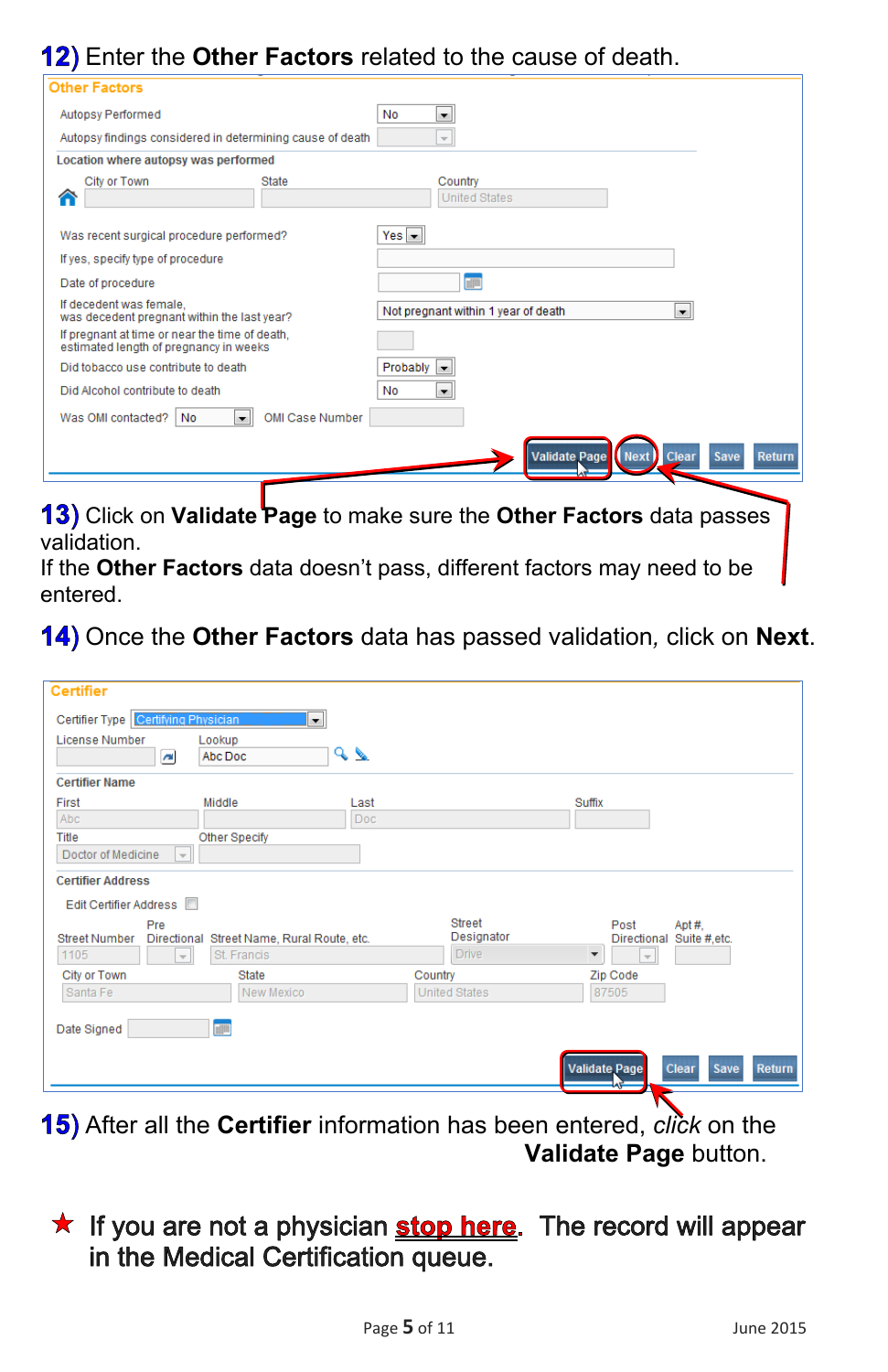**16)** Once the information entered has passed all validations, the **Certify** link will appear in the **Death Registration Menu***.* Click on **Certify**.



#### **17)** Check the box **by** the "By submitting this information..." statement.



#### **18)** Finally, click on **Affirm**.

#### **Finished** This death record is now medically **Certified.**

| 2560318 2014000060 :Kelly Kelly Test Nov-06-2014<br>/Personal Valid With Exceptions/Medical Valid/Registered/Affirmet/Certified/ |                                        |
|----------------------------------------------------------------------------------------------------------------------------------|----------------------------------------|
| <b>Affirmations</b>                                                                                                              |                                        |
|                                                                                                                                  |                                        |
| <b>Authentication successful.</b>                                                                                                |                                        |
|                                                                                                                                  |                                        |
| This message means you have completed                                                                                            | Return                                 |
| your information on this record.                                                                                                 |                                        |
|                                                                                                                                  |                                        |
|                                                                                                                                  |                                        |
|                                                                                                                                  |                                        |
| To select another record, click on Return or go to your<br>$\star$                                                               |                                        |
| <b>Queues&gt;Medical Certification Requested.</b>                                                                                |                                        |
|                                                                                                                                  |                                        |
|                                                                                                                                  |                                        |
| <b>Forms</b><br><b>Life Events</b><br>Help<br><b>Main</b><br>Queues                                                              | <b>Current Activities</b>              |
|                                                                                                                                  |                                        |
| New N<br><b>Registration Work Queues</b>                                                                                         | Queue Ne                               |
| Registration work woode builling!                                                                                                | <b>Medical Certification Requested</b> |
|                                                                                                                                  | <b>Medical Pending</b>                 |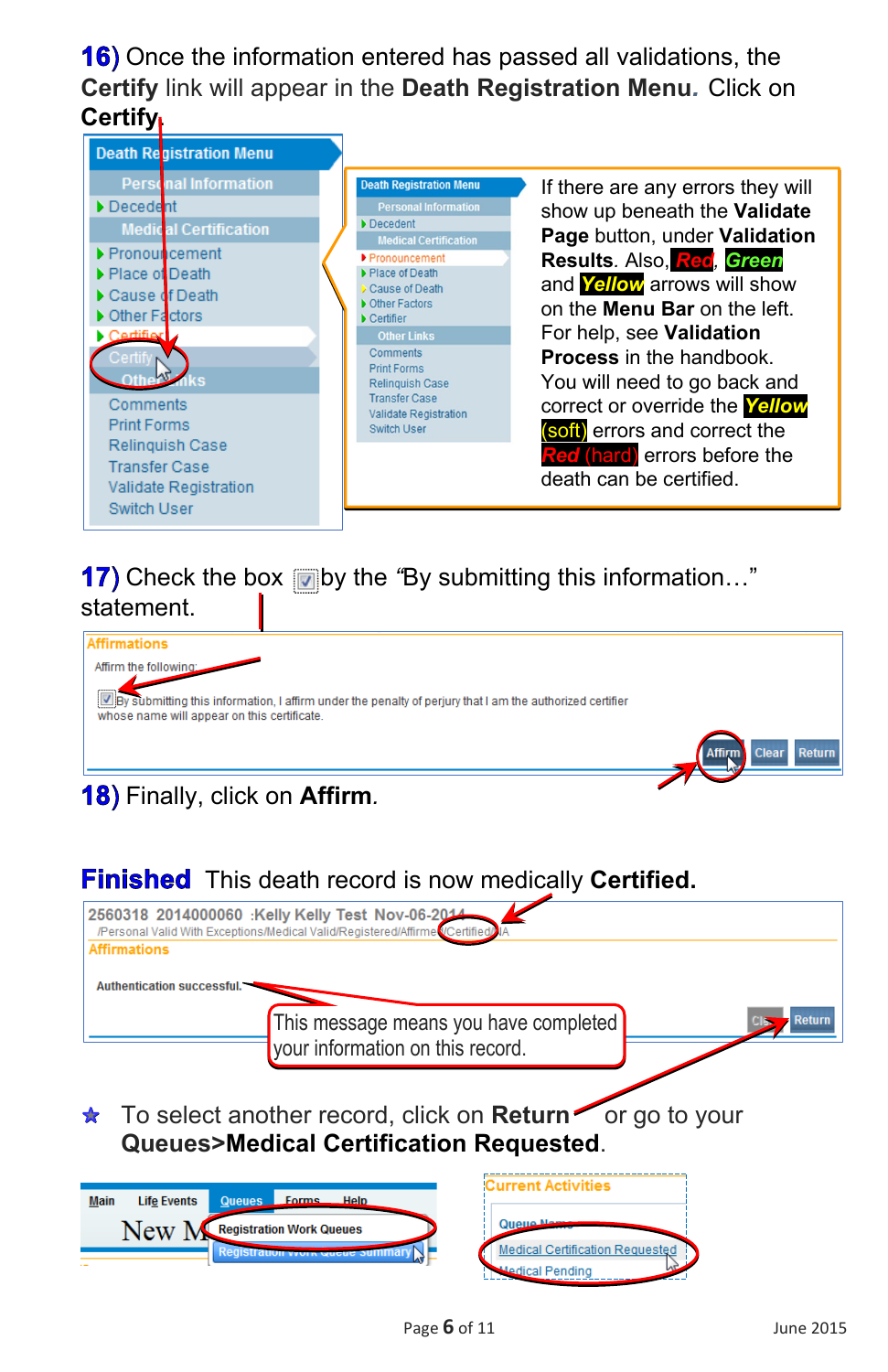**Medical Pending:** The records in this queue are ones that your office is working on. These records have not been completed.

| <b>Queue Name</b>                                                             | <b>Registration Work Queue Summary</b><br>Medical Certification Requested<br>Medical Pending                                                                |                                                                                                                            | 1) To work on records that have been<br>2) Select the record to be worked on.                           |                                       |                                | referred to you, click on <b>Medical Pending</b> .                                                                                     |
|-------------------------------------------------------------------------------|-------------------------------------------------------------------------------------------------------------------------------------------------------------|----------------------------------------------------------------------------------------------------------------------------|---------------------------------------------------------------------------------------------------------|---------------------------------------|--------------------------------|----------------------------------------------------------------------------------------------------------------------------------------|
| Queue:<br><b>Display</b>                                                      | Search by Registration Work Queue<br>Medical Pending - Death<br>rows per page<br>15                                                                         | $\bullet$                                                                                                                  | Search Type:<br>Filter:                                                                                 | $\bullet$<br>$\overline{\phantom{0}}$ | <b>Value</b><br><b>Search</b>  | <b>Show All Rows</b><br>Clear<br>Return                                                                                                |
| All                                                                           | <b>Case Id</b><br><b>File Number Rg</b>                                                                                                                     |                                                                                                                            |                                                                                                         |                                       | Date of Event +                | <b>Data Provider</b>                                                                                                                   |
| $\boxed{\square}$                                                             | 2560317                                                                                                                                                     | <b>Test, Frank Walte</b>                                                                                                   |                                                                                                         |                                       | Nov-06-2014                    | <b>ABC Funeral Home</b>                                                                                                                |
| a                                                                             | 2560241                                                                                                                                                     |                                                                                                                            |                                                                                                         |                                       | Aug-03-2014                    | <b>ABC Funeral Home</b>                                                                                                                |
|                                                                               |                                                                                                                                                             |                                                                                                                            |                                                                                                         |                                       | $A \cup B$ 04.2014             | <b>ADO Euneral Hemi</b>                                                                                                                |
|                                                                               |                                                                                                                                                             |                                                                                                                            |                                                                                                         |                                       |                                |                                                                                                                                        |
| 2560317<br>Decedent                                                           | <b>Decedent's Legal Name</b>                                                                                                                                | :Frank Walter Test Nov-06-2014                                                                                             | Will your institution be responsible for completing and filing the death registration for the decedent? |                                       | <b>No</b><br>$ + $             | /Personal Valid With Exceptions/Medical Invalid/Not Registered/Affirmed/Uncertified/NA/Medical Pending/Medical Certification Requested |
| Prefix                                                                        | First                                                                                                                                                       | Middle                                                                                                                     | <b>Other Middle</b>                                                                                     | Last                                  | Suffix                         |                                                                                                                                        |
| Gender<br>Male<br>Date of Birth<br>Nov-07-1946<br>City or Town<br>Albuquerque | Frank<br><b>Decedent's Maiden Name</b><br>If female, give last name prior to first marriage (Maiden)<br>987-65-4321<br>Aae<br><b>Decedent's Birth Place</b> | Walter<br><b>Social Security Number</b><br><b>Under 1 Year</b><br><b>Months Days</b><br>Years<br>67<br>State<br>New Mexico | None Unknown<br>Under 1 Day<br><b>Hours Minutes</b><br>Country<br><b>United States</b>                  | Test<br>Verify SSN UNVERIFIED (0)     | <b>SSN Verification Status</b> | Make sure the record you selected<br>is the record you intend to certify.                                                              |

Click on **Validate Page**. This will allow you to see the information that still needs to be entered and/or that has not passed validation.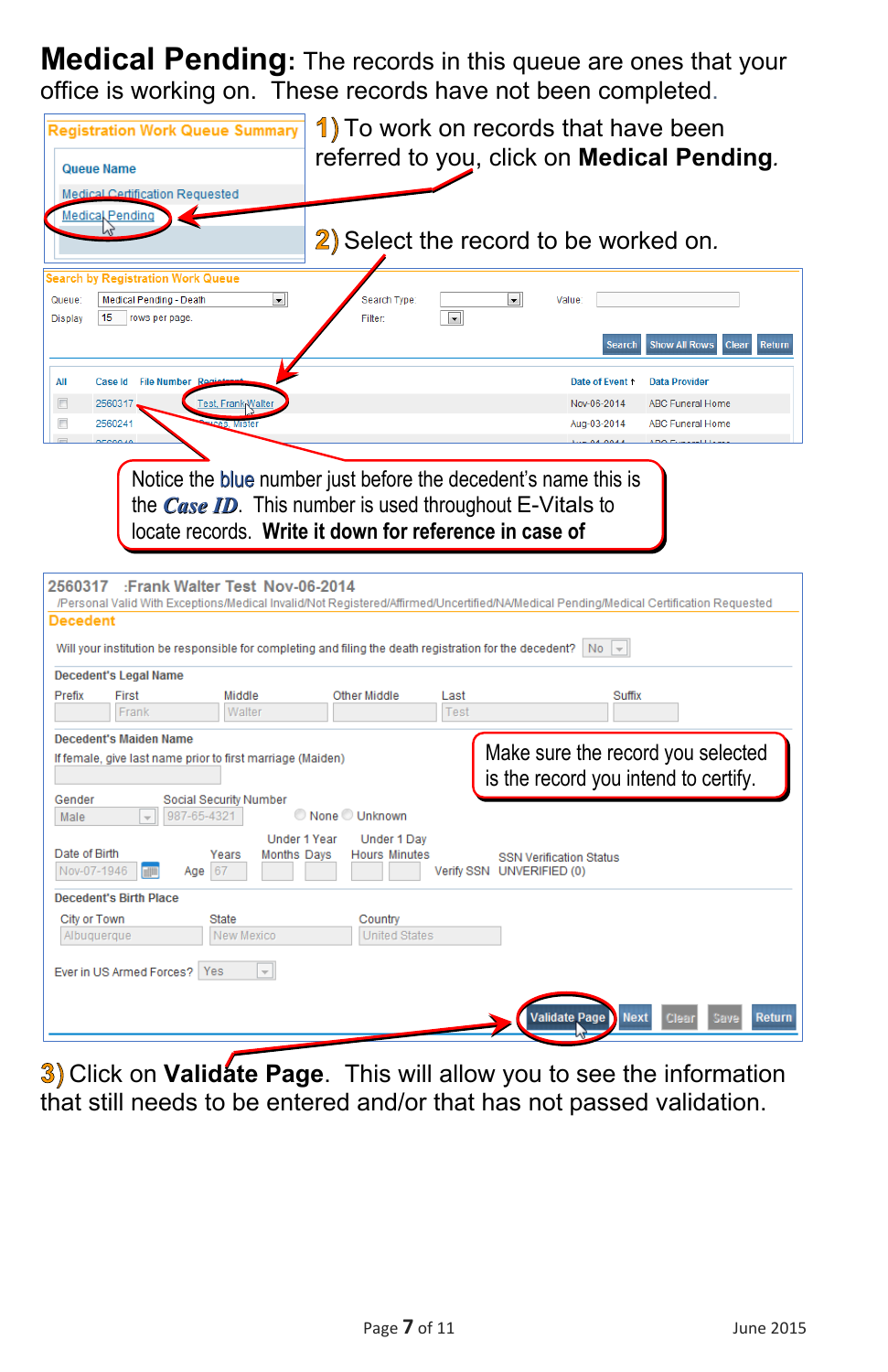| <b>Death Registration Menu</b>       |
|--------------------------------------|
| <b>Personal Information</b>          |
| Decedent                             |
| <b>Medical Certification</b>         |
| ▶ Pronouncement                      |
| $\blacktriangleright$ Place of Death |
| Cause of Death                       |
| ▶ Other Factors                      |
| $\blacktriangleright$ Certifier      |
| <b>Other Links</b>                   |
| Comments                             |
| <b>Print Forms</b>                   |
| Relinquish Case                      |
| <b>Transfer Case</b>                 |
| Validate Registration                |
| <b>Switch User</b>                   |

If there are any errors they will show up beneath the **Validate Page** button, under **Validation Results***.* Also, *Red, Green* and *Yellow* arrows will show on the *Menu Bar* on the left. For help, see **Validation Process** in the handbook. You will need to go back and correct or override the *Yellow* (soft) errors and correct the *Red* (hard) errors before the death can be **Certified**.

Complete those pages that have a *Yellow* and *Red* arrow. For instructions on how to complete those pages refer to the **Medical Certification Requested Queue** section in this *Quick Guide*.

It is a good idea to double check those pages with a *Green* arrow before certifying the record.

To select another record click on **Return ~OR~**

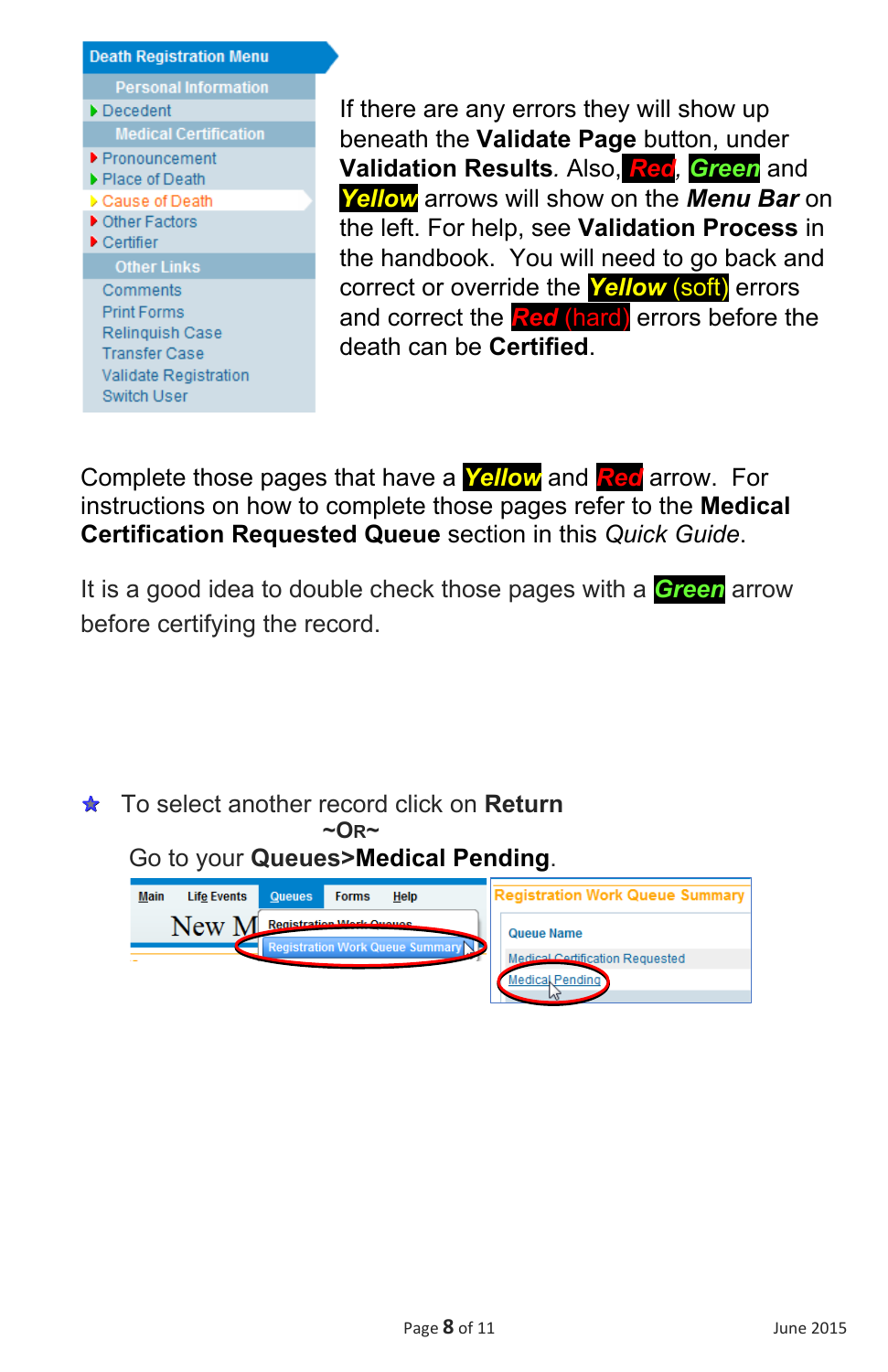**Certification Requested**: The records in this queue have all



 $\ell$ 

of the required information entered and have passed all validations. But, these records have not yet been certified.

1) To work on the records that are requiring certification*,* click on **Certification Required.**

#### Select the record to be worked on*.*

|                | <b>Search by Registration Work Queue</b>                   |                                |              |                 |                               |
|----------------|------------------------------------------------------------|--------------------------------|--------------|-----------------|-------------------------------|
| Queue:         | Certification Required - Death<br>$\overline{\phantom{a}}$ | Search <b>X</b><br><b>The:</b> | ۰            | Value:          |                               |
| <b>Display</b> | 15<br>rows per page.                                       | Filter                         | $\mathbf{r}$ |                 |                               |
|                |                                                            |                                |              | <b>Search</b>   | Show All Rows Clear<br>Return |
| All            | <b>File Number Registrant</b><br><b>Case Id</b>            |                                |              | Date of Event + | <b>Data Provider</b>          |
| $\Box$         | <b>Test, Frank, Walter</b><br>2560317                      |                                |              | Nov-06-2014     | <b>ABC Funeral Home</b>       |
|                |                                                            |                                |              |                 | <b>Total records: 1</b>       |

Because the information entered has passed all validations, the **Certify** link will appear in the **Death Registration Menu***.* You may want to take one last look at the information previously entered before certifying the record. Click on the **Certify** link.

| <b>Death Registration Menu</b>                                                   | :Frank Walter Test Nov-06-2014<br>2560317                                                                |
|----------------------------------------------------------------------------------|----------------------------------------------------------------------------------------------------------|
| Persinal Information<br>Deceden                                                  | /Personal Valid With Exceptions/Medical Valid/Not Register<br><b>Decedent</b>                            |
| <b>Medical Vertification</b><br><b>Pronouncemant</b>                             | Will your institution be responsible for completing and filing<br><b>Decedent's Legal Name</b>           |
| Place of Death<br>Cause of Death<br>Other Factors                                | Prefix<br>First<br>Middle<br>Other<br>Frank<br>Walter                                                    |
| Certifier<br>Certify<br>Other Links                                              | Decedent's Maiden Name<br>If female, give last name prior to first marriage (Maiden)                     |
| Comments<br><b>Print Forms</b><br><b>Relinquish Case</b><br><b>Transfer Case</b> | Gender<br>Social Security Number<br>None O U<br>987-65-4321<br>Male                                      |
| Validate Registration<br>Switch User                                             | <b>Under 1 Year</b><br>Date of Birth<br>Months Davs<br>Years<br>Hol<br>Nov-07-1946<br>Απρ                |
|                                                                                  | 4) Check the box in by "By submitting this information"                                                  |
| <b>Affirmations</b>                                                              |                                                                                                          |
| Affirm the following:                                                            |                                                                                                          |
| whose name will appear on this certificate.                                      | By submitting this information, I affirm under the penalty of perjury that I am the authorized certifier |
|                                                                                  | Return<br><b>Clear</b><br>Affirm                                                                         |
| 5) Finally, <i>click</i> on <b>Affirm</b> .                                      |                                                                                                          |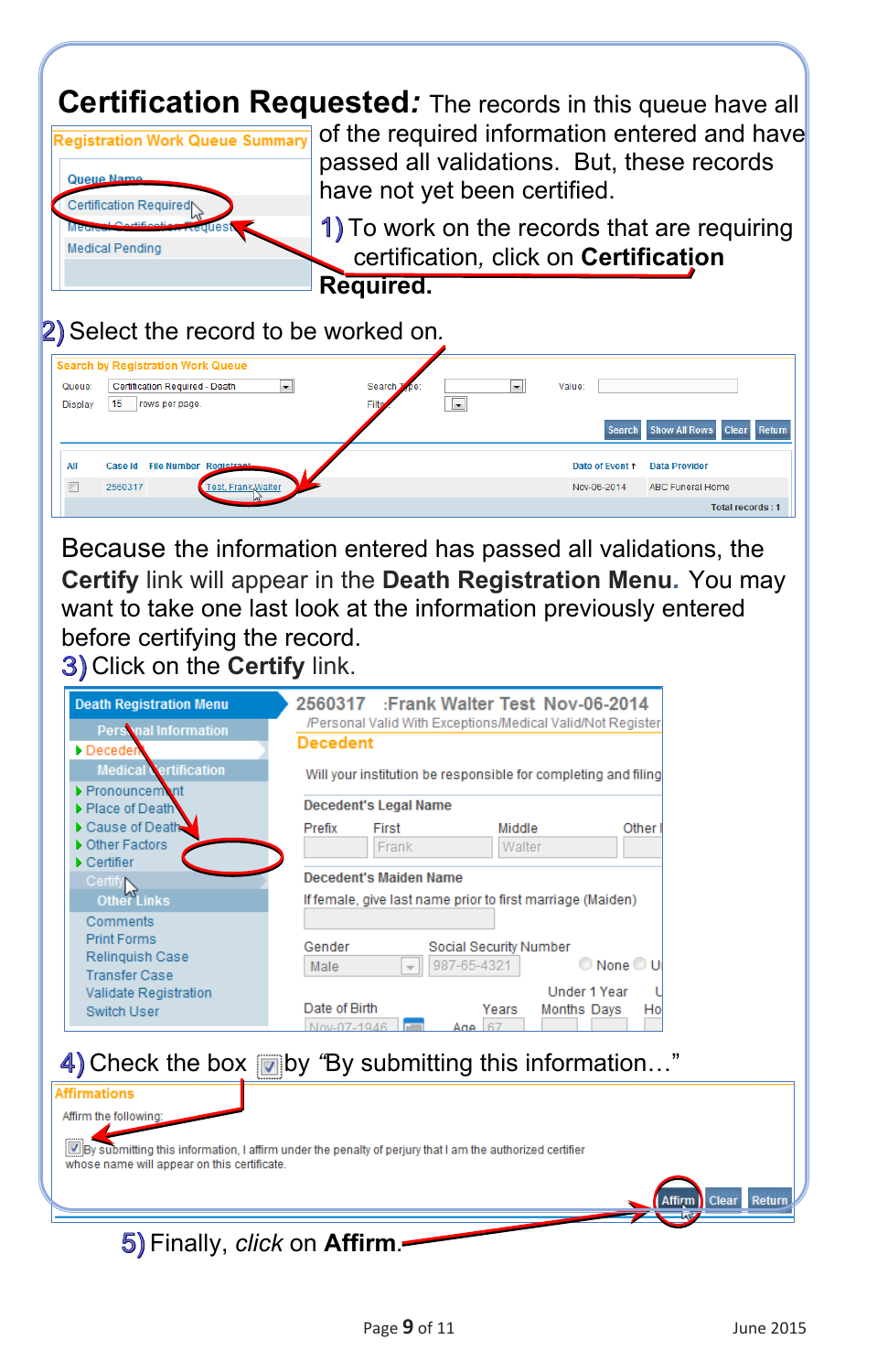| <b>Finished</b> This death record is now medically Certified.                                                                                                           |                                                                                                                                                                        |
|-------------------------------------------------------------------------------------------------------------------------------------------------------------------------|------------------------------------------------------------------------------------------------------------------------------------------------------------------------|
| 2560318 2014000060 :Kelly Kelly Test Nov-06-2014<br>/Personal Valid With Exceptions/Medical Valid/Registered/Affirme<br><b>Affirmations</b>                             | This message means you have completed your information on this record.                                                                                                 |
| <b>Authentication successful.</b>                                                                                                                                       | Return<br>Clear                                                                                                                                                        |
| To select another record, click on Return<br>$\sim$ OR $\sim$<br>Go to your Queues>Certification Requested                                                              |                                                                                                                                                                        |
| <b>Main</b><br><b>Life Events</b><br><b>Forms</b><br><b>Queues</b><br><b>Help</b><br><b>Registration Work Quouse</b><br>New N<br><b>Registration Work Queue Summary</b> | <b>Registration Work Queue Summary</b><br><b>Queue Name</b><br>Certification Required<br>Medical <del>Corunce</del><br><del>.cyue</del> sted<br><b>Medical Pending</b> |